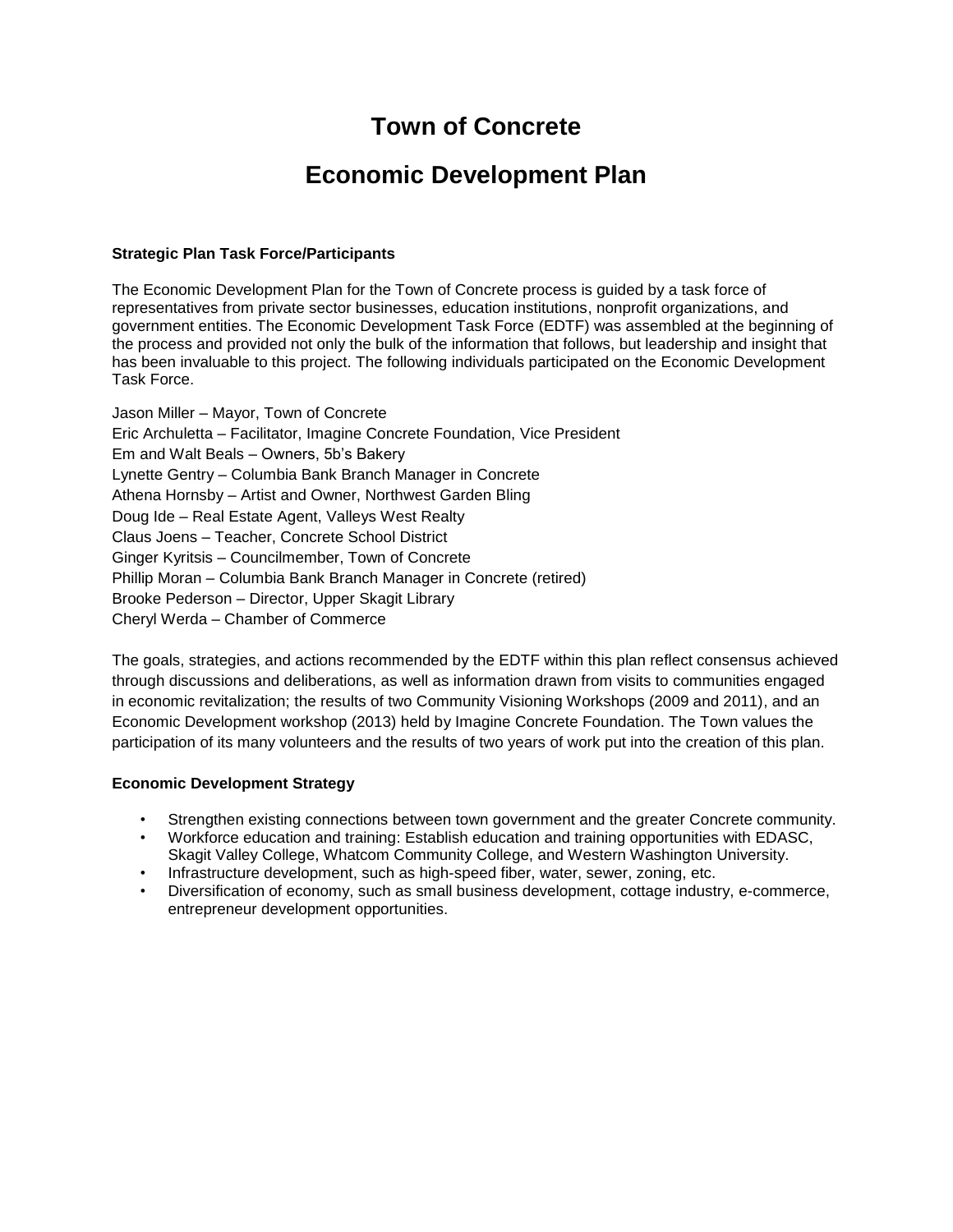### **Intended Outcomes of Economic Development**

- Job creation
- Job retention
- Tax base creation
- Increase in property values
- Retention of wealth
- Reduction of poverty
- Reduction of homelessness
- Economic stability and resiliency
- Economic self-sufficiency

#### **Identifiable Strengths and Weaknesses**

- Marketable strengths that can be capitalized upon.
	- o Location
	- o Recreation opportunities
	- o Spring water source
	- o Local history
	- o Size and population
- Development opportunities:
	- o Urban Growth Area Annexation.
	- o Airport zoning/development for light industry.
- Issues having a negative impact on the community's or area's economic development future.
	- o Distance to I-5 corridor (strength and weakness).
	- o Workforce education/skills.
	- o Addiction issues.
	- o Mental health issues.
	- o Health care issues.
	- o Cost to upgrade aging buildings in Town Center.
	- o Lack of affordable housing

### **Measuring Success**

The Economic Development Task Force recommends publicizing all successes under the umbrella of economic development via various information media, Town Council, and Chamber of Commerce meetings. The EDTF also recommends tracking income, population, visitor traffic, new business start-ups, events, and other factors that reflect the goals within the economic development plan. Statistics do not change overnight, and Town efforts are only one piece of the puzzle. However, measuring results and key benchmarks is important to future planning efforts.

## **Key Acronyms**

| <b>CID</b>   | <b>Community Improvement District</b>               |
|--------------|-----------------------------------------------------|
| <b>DAHP</b>  | Department of Archaeology and Historic Preservation |
| <b>EDASC</b> | Economic Development Alliance of Skagit County      |
| <b>EDTF</b>  | Economic Development Task Force                     |
| <b>WTA</b>   | <b>Washington Tourism Alliance</b>                  |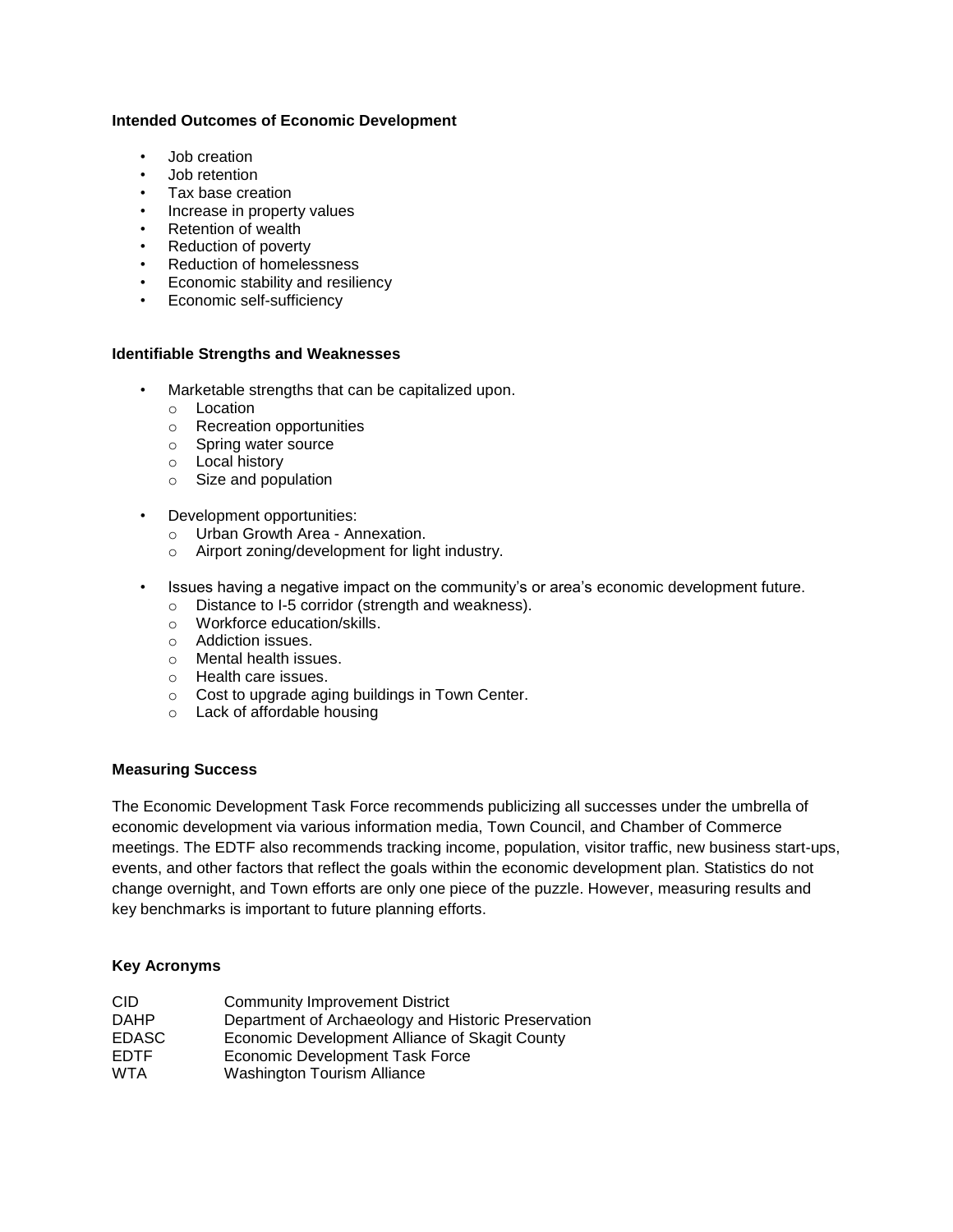| Goal 1: New Web site for Town of Concrete (www.townofconcrete.com)                                                                                                                                                                                                |                     |                  |                                                                                                                                                                                                                                                                                                                                    |  |
|-------------------------------------------------------------------------------------------------------------------------------------------------------------------------------------------------------------------------------------------------------------------|---------------------|------------------|------------------------------------------------------------------------------------------------------------------------------------------------------------------------------------------------------------------------------------------------------------------------------------------------------------------------------------|--|
| <b>ACTIONS</b>                                                                                                                                                                                                                                                    | <b>PARTNERSHIPS</b> | <b>TIMEFRAME</b> | <b>INITIAL STEPS</b>                                                                                                                                                                                                                                                                                                               |  |
| Replace obsolete Town of Concrete Web site.<br>Create informative Web site with complete usability,<br>including bill-paying, links to related sites (e.g. Chamber<br>of Commerce), all information about Concrete and its<br>government, events, amenities, etc. | Town                | $1-3$ yrs.       | 1. Identify an example of what we want our Web site to<br>look like. Reach out to that municipality and find out who<br>they worked with.<br>2. Find entity to build or create Web site.<br>3. Identify costs and how to pay for it.<br>4. Create site in stages; add functionality after primary<br>functions are up and running. |  |
|                                                                                                                                                                                                                                                                   |                     |                  |                                                                                                                                                                                                                                                                                                                                    |  |

| Goal 2: Create brand for Town of Concrete                |                     |                  |                                                           |
|----------------------------------------------------------|---------------------|------------------|-----------------------------------------------------------|
| <b>ACTIONS</b>                                           | <b>PARTNERSHIPS</b> | <b>TIMEFRAME</b> | <b>INITIAL STEPS</b>                                      |
| Establish brand for Town of Concrete.                    | Town and Chamber    | 2 yrs.           | 1. Hold branding workshop.                                |
| (Who we are/what we have to offer. Promotes              |                     |                  |                                                           |
| opportunities.)                                          |                     |                  |                                                           |
| Perform a brand and marketing audit.                     | Town and Chamber    | 2-3 yrs.         | 1. Understand the existing conditions (strengths,         |
|                                                          |                     |                  | weaknesses, opportunities, and threats).                  |
| Recruit successful Concrete businesses and develop       | Town, Chamber,      | $2-3$ yrs.       | 1. Educate them on Town's position and vision.            |
| them as brand ambassadors.                               | local businesses    |                  | 2. Target businesses across multiple industries and       |
|                                                          |                     |                  | develop testimonials to publish on Concrete's Web site.   |
|                                                          |                     |                  | 3. Identify joint activities that can be promoted via the |
|                                                          |                     |                  | media.                                                    |
| Educate regional leaders and industry partners on        | Town and Chamber    | $2-4$ yrs.       | 1. Keep stance and messaging statements consistent.       |
| Concrete's cultural stance and messaging.                |                     |                  |                                                           |
| Facilitate collaboration among partners to pool external | Town/Chamber        | 3-5 yrs.         | 1. Host workshops, roundtables, and mixers with           |
| expertise and resources.                                 | /EDASC              |                  | developers, businesses, and neighboring communities.      |
| Evaluate ongoing targeted mass communication             | Town and Chamber    | 5-7 yrs.         | 1. Identify strengths, weaknesses, opportunities, and     |
| programs.                                                |                     |                  | threats.                                                  |
|                                                          |                     |                  |                                                           |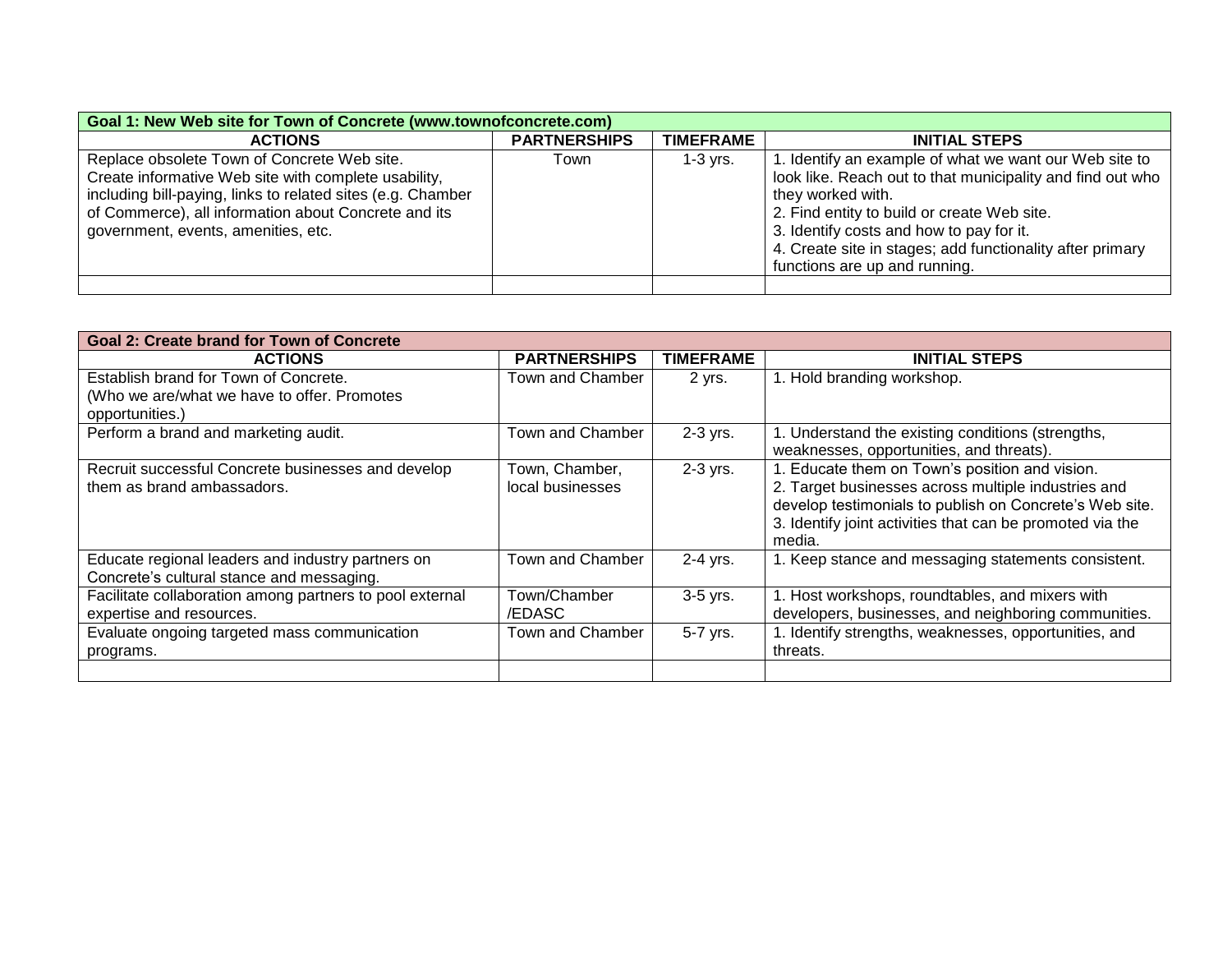| Goal 3: Use area strengths in marketing                  |                     |                  |                                                           |
|----------------------------------------------------------|---------------------|------------------|-----------------------------------------------------------|
| <b>ACTIONS</b>                                           | <b>PARTNERSHIPS</b> | <b>TIMEFRAME</b> | <b>INITIAL STEPS</b>                                      |
| Effectively market the economic development strengths of | Town/Chamber/       |                  | 1. Reach out to, and collaborate with, local communities. |
| Concrete by promoting the quality of life of the greater | EDASC/              | $2-5$ yrs.       |                                                           |
| Concrete area.                                           | Healthcare          |                  |                                                           |
|                                                          | professionals       |                  |                                                           |
| Use general and targeted promotional methods in          | Town/Chamber/       |                  |                                                           |
| collaboration with other potential economic development  | EDASC.              | $2-5$ yrs.       |                                                           |
| partners.                                                |                     |                  |                                                           |
|                                                          |                     |                  |                                                           |

| Goal 4: Promote the business identity of the town       |                     |                  |                      |
|---------------------------------------------------------|---------------------|------------------|----------------------|
| <b>ACTIONS</b>                                          | <b>PARTNERSHIPS</b> | <b>TIMEFRAME</b> | <b>INITIAL STEPS</b> |
| Promote the Town as a place for business and industry   | Town/Chamber        | $2-5$ yrs.       |                      |
| (Town is more than residential and education).          |                     |                  |                      |
| Educate regional ED partners (EDASC) to determine how   | Town/Chamber        | $2-5$ yrs.       |                      |
| Town of Concrete's plan fits with the regional plan.    |                     |                  |                      |
| Collaborate with regional partners (EDASC) through a    |                     |                  |                      |
| comprehensive Memorandum of Understanding to market     | Town/EDASC          | $2-5$ yrs.       |                      |
| the Town for economic development.                      |                     |                  |                      |
| Develop a marketing plan to promote the Town, including | Town/Chamber        | $2-5$ yrs.       |                      |
| print, radio, video clips, social media, etc.           |                     |                  |                      |
|                                                         |                     |                  |                      |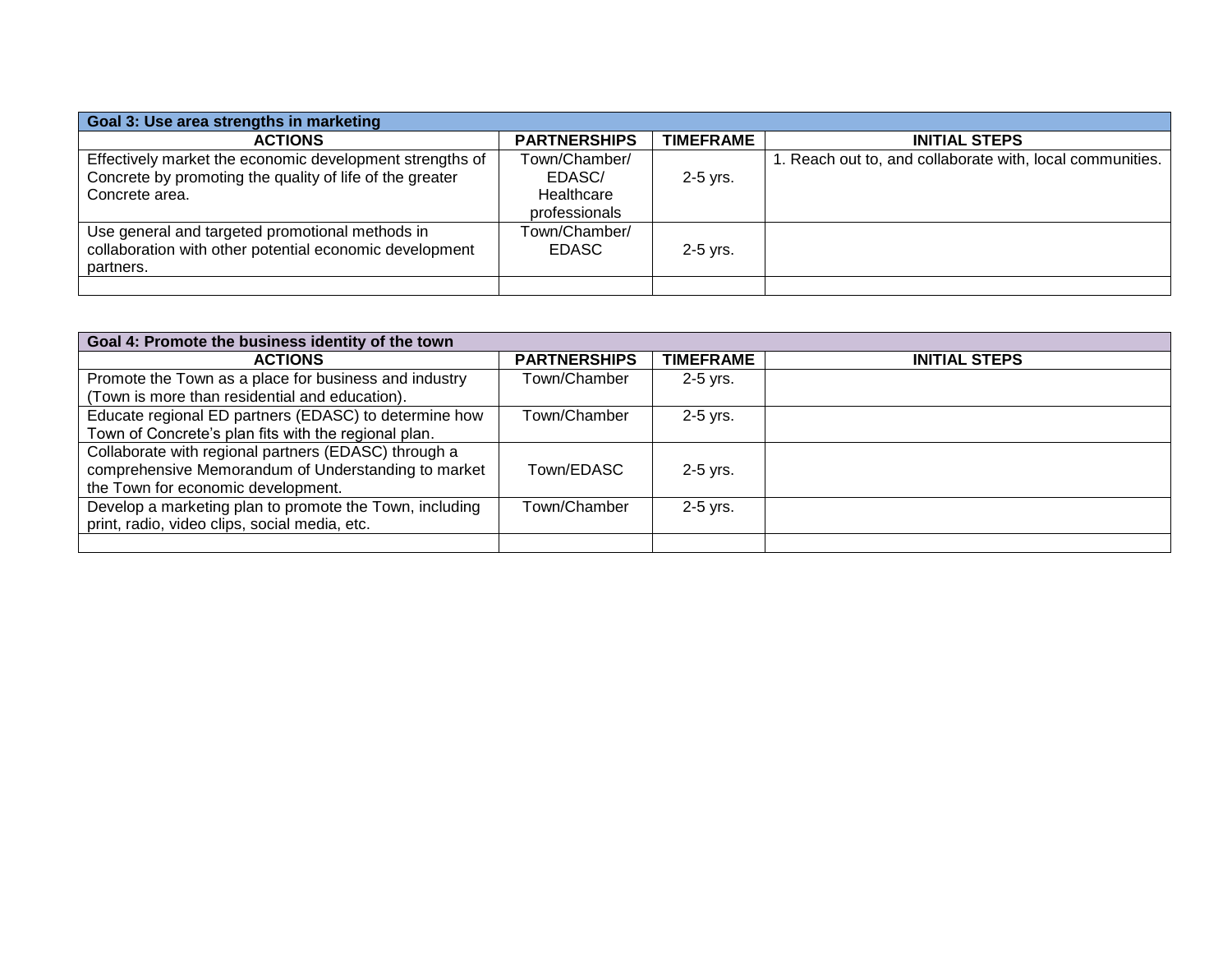| Goal 5: Use historic area, landmarks, parks, and recreation facilities as economic development drivers |                     |                  |                      |
|--------------------------------------------------------------------------------------------------------|---------------------|------------------|----------------------|
| <b>ACTIONS</b>                                                                                         | <b>PARTNERSHIPS</b> | <b>TIMEFRAME</b> | <b>INITIAL STEPS</b> |
| Examine alternative uses for existing venues; e.g.,                                                    | Town/Chamber/       | 2-5 yrs.         |                      |
| theaters, parks, Bear Square, and other locations for                                                  | artist community    |                  |                      |
| activities.                                                                                            |                     |                  |                      |
| Explore opportunities for arts and crafts, and other cultural                                          | Town/Chamber/       | 3-10 yrs.        |                      |
| events and venues.                                                                                     | artist community    |                  |                      |
| Promote the Town Center District as a regional performing                                              | Town/Chamber/       | 3-10 yrs.        |                      |
| arts venue and cultural asset.                                                                         | artist community    |                  |                      |
| Conduct a feasibility study to determine the types of                                                  | Town/Chamber/       | 3-10 yrs.        |                      |
| performing arts, civic uses, and/or mixed uses that are                                                | artist community    |                  |                      |
| most likely to succeed in Concrete.                                                                    |                     |                  |                      |
| Invest in, support, and promote cultural and heritage                                                  | Town/Chamber/       | 3-10 yrs.        |                      |
| events and "social infrastructure" such as Cascade Days,                                               | artist community    |                  |                      |
| Ghost Walk, Fly-In.                                                                                    |                     |                  |                      |
|                                                                                                        |                     |                  |                      |

| <b>Goal 6: Identify education and training needs</b>       |                     |                  |                                                     |
|------------------------------------------------------------|---------------------|------------------|-----------------------------------------------------|
| <b>ACTIONS</b>                                             | <b>PARTNERSHIPS</b> | <b>TIMEFRAME</b> | <b>INITIAL STEPS</b>                                |
| The institutions of higher education and training in the   | Town/EDASC/         | $2 - 10 +$       | 1. Outreach to EDASC, educational institutions, and |
| Concrete area will meet the skill-level needs of the       | Educational         | yrs.             | businesses and industries.                          |
| businesses and industries in the community.                | Institutions        |                  |                                                     |
| The local workforce will have the basic education, life    | Town/EDASC/         | $2 - 10 +$       | 1. Outreach to EDASC, educational institutions, and |
| skills, and technical skills to meet the future demands of | Educational         | yrs.             | businesses and industries.                          |
| the Concrete workforce.                                    | Institutions        |                  |                                                     |
| Concrete Chamber of Commerce will work with members        | Town/Chamber/       | $2-5$ yrs.       |                                                     |
| and small businesses to grow and train workforces, and     | EDASC.              |                  |                                                     |
| support entrepreneur development.                          |                     |                  |                                                     |
|                                                            |                     |                  |                                                     |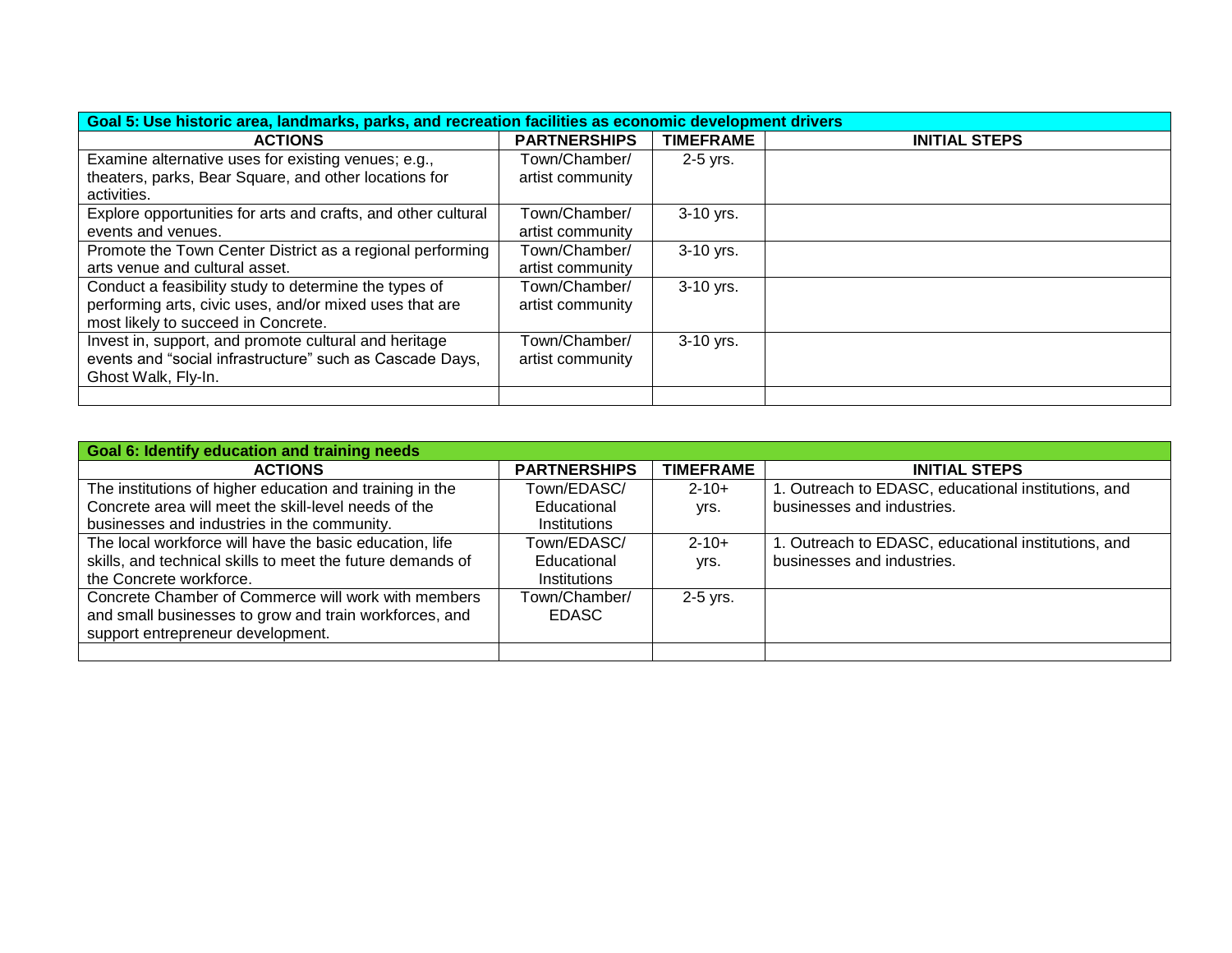| Goal 7: Identify key parcels that can readily be converted to shovel-ready sites |                     |                  |                                                             |
|----------------------------------------------------------------------------------|---------------------|------------------|-------------------------------------------------------------|
| <b>ACTIONS</b>                                                                   | <b>PARTNERSHIPS</b> | <b>TIMEFRAME</b> | <b>INITIAL STEPS</b>                                        |
| Compile inventory of land and ownership of properties that                       | Town                | 2-10 yrs.        | 1. Identify site uses; e.g., industrial, agricultural, etc. |
| are zoned and ready for detailed master site planning.                           |                     |                  |                                                             |
| Meet with landowners/developers of parcels to determine                          |                     | 2-10 yrs.        |                                                             |
| action needed to develop shovel-ready sites.                                     | Town                |                  |                                                             |
| Create land development regulations that incentivize                             |                     | 2-10 yrs.        |                                                             |
| increased density/mixed-use development on remaining                             | Town                |                  |                                                             |
| vacant land, while leaving open options for open space                           |                     |                  |                                                             |
| uses, such as pocket parks, edible forests, etc.                                 |                     |                  |                                                             |
|                                                                                  |                     |                  |                                                             |

| <b>Goal 8: Promote available buildings</b>       |                           |                  |                                                    |  |
|--------------------------------------------------|---------------------------|------------------|----------------------------------------------------|--|
| <b>ACTIONS</b>                                   | <b>PARTNERSHIPS</b>       | <b>TIMEFRAME</b> | <b>INITIAL STEPS</b>                               |  |
| Develop a database of key buildings for economic | Town/                     | 2-10 yrs.        | . Develop a portfolio to include list of what each |  |
| development opportunities.                       | <b>Real Estate Agents</b> |                  | building needs to function within code.            |  |
| Develop plan to market building assets.          | Town/                     | $2-10$ yrs.      |                                                    |  |
|                                                  | Real Estate Agents        |                  |                                                    |  |
|                                                  |                           |                  |                                                    |  |

| Goal 9: Develop broadband to key development sites to encourage business growth and expansion        |                     |                  |                                                                                                                          |
|------------------------------------------------------------------------------------------------------|---------------------|------------------|--------------------------------------------------------------------------------------------------------------------------|
| <b>ACTIONS</b>                                                                                       | <b>PARTNERSHIPS</b> | <b>TIMEFRAME</b> | <b>INITIAL STEPS</b>                                                                                                     |
| Inventory current broadband capacity.                                                                | Town                | $1-2$ yrs.       | I. Send inquiries to or call all current high-speed<br>Internet providers who are doing business in Town of<br>Concrete. |
| Meet with providers to discuss expansion and explore<br>methods of increasing speeds and redundancy. | Town                | $3-5$ yrs.       |                                                                                                                          |
| Demand that the Town has competitive broadband speeds<br>and redundancies.                           | Town                | 3-7 yrs.         |                                                                                                                          |
|                                                                                                      |                     |                  |                                                                                                                          |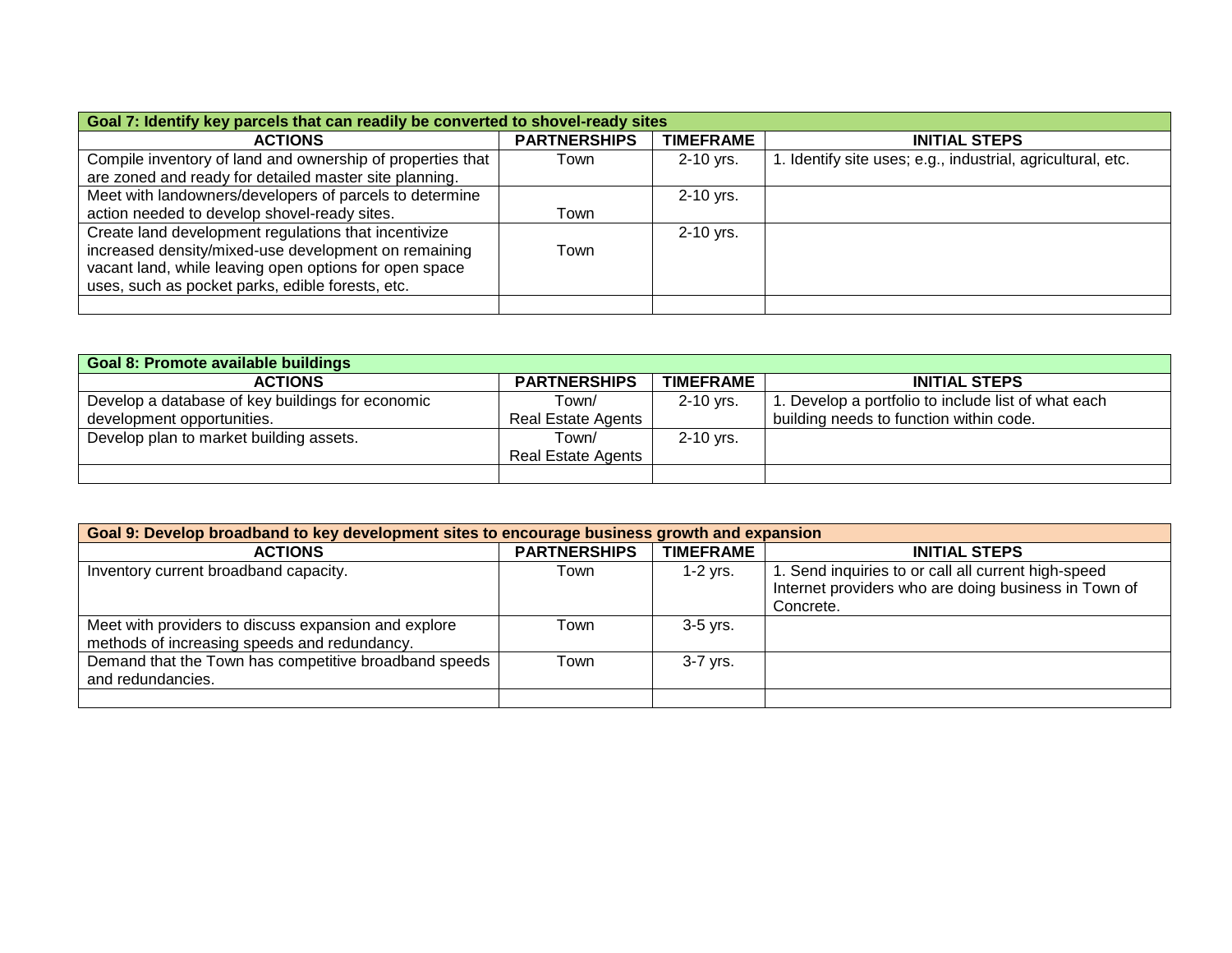| Goal 10: Maintain proactive town government              |                     |                  |                             |
|----------------------------------------------------------|---------------------|------------------|-----------------------------|
| <b>ACTIONS</b>                                           | <b>PARTNERSHIPS</b> | <b>TIMEFRAME</b> | <b>INITIAL STEPS</b>        |
| Continue to actively promote responsible growth.         | Town                | Ongoing          |                             |
| Continue to seek, support, and fund infrastructure needs | Town                | Ongoing          |                             |
| for economic growth.                                     |                     |                  |                             |
| Periodically review the Comprehensive Plan and make      | Town                | 5-10 yrs.        | Develop a review timetable. |
| changes that support economic development growth         |                     | or as needed     |                             |
| strategies.                                              |                     |                  |                             |
| Inform development community of regulatory changes that  | Town                |                  |                             |
| affect business development; e.g., building codes, sign  |                     | Ongoing          |                             |
| ordinances, etc.                                         |                     |                  |                             |
|                                                          |                     |                  |                             |

| Goal 11: Create innovative partnerships to support existing businesses and new businesses |                     |                  |                                                                |
|-------------------------------------------------------------------------------------------|---------------------|------------------|----------------------------------------------------------------|
| <b>ACTIONS</b>                                                                            | <b>PARTNERSHIPS</b> | <b>TIMEFRAME</b> | <b>INITIAL STEPS</b>                                           |
| Work with EDASC to establish a partnership to support                                     | Town                | $1-2$ yrs.       |                                                                |
| existing and new businesses in the town.                                                  |                     |                  |                                                                |
| Work with businesses to create, attract, and retain target                                | Town/               | $1-5$ yrs.       |                                                                |
| businesses.                                                                               | Chamber             |                  |                                                                |
| Develop a comprehensive database to include surveys of                                    | Town/               | $1-5$ yrs.       |                                                                |
| existing businesses, visitations, quarterly meetings, etc.                                | Chamber             |                  |                                                                |
| Explore options for public/private partnerships.                                          | Town/Chamber/       |                  | 1. Further identify potential partners; e.g., school district, |
|                                                                                           | EDASC/              | $3-10$ yrs.      | Imagine Concrete, Upper Skagit Library, state, federal,        |
|                                                                                           | Port of Skagit      |                  | etc.                                                           |
| Increase the awareness of local, state, regional, and                                     | Town/               |                  |                                                                |
| federal resources to assist with retention, attraction, and                               | Skagit County/      | 3-10 yrs.        |                                                                |
| growth of value-added businesses.                                                         | EDASC/WTA           |                  |                                                                |
| Schedule meetings with commercial real estate brokers                                     | Town/real estate    | $1-5$ yrs.       |                                                                |
| and conduct area tours.                                                                   | <b>brokers</b>      |                  |                                                                |
| Work with local, regional, state, and federal partners to                                 | Town/EDASC/         |                  |                                                                |
| promote workforce readiness, education, and training.                                     | Educational         | $2-10$ yrs.      |                                                                |
|                                                                                           | Institutions        |                  |                                                                |
| Create partnerships with healthcare providers to assist                                   | Town/healthcare     | $1-10$ yrs.      |                                                                |
| with identifying growth needs.                                                            | providers           |                  |                                                                |
|                                                                                           |                     |                  |                                                                |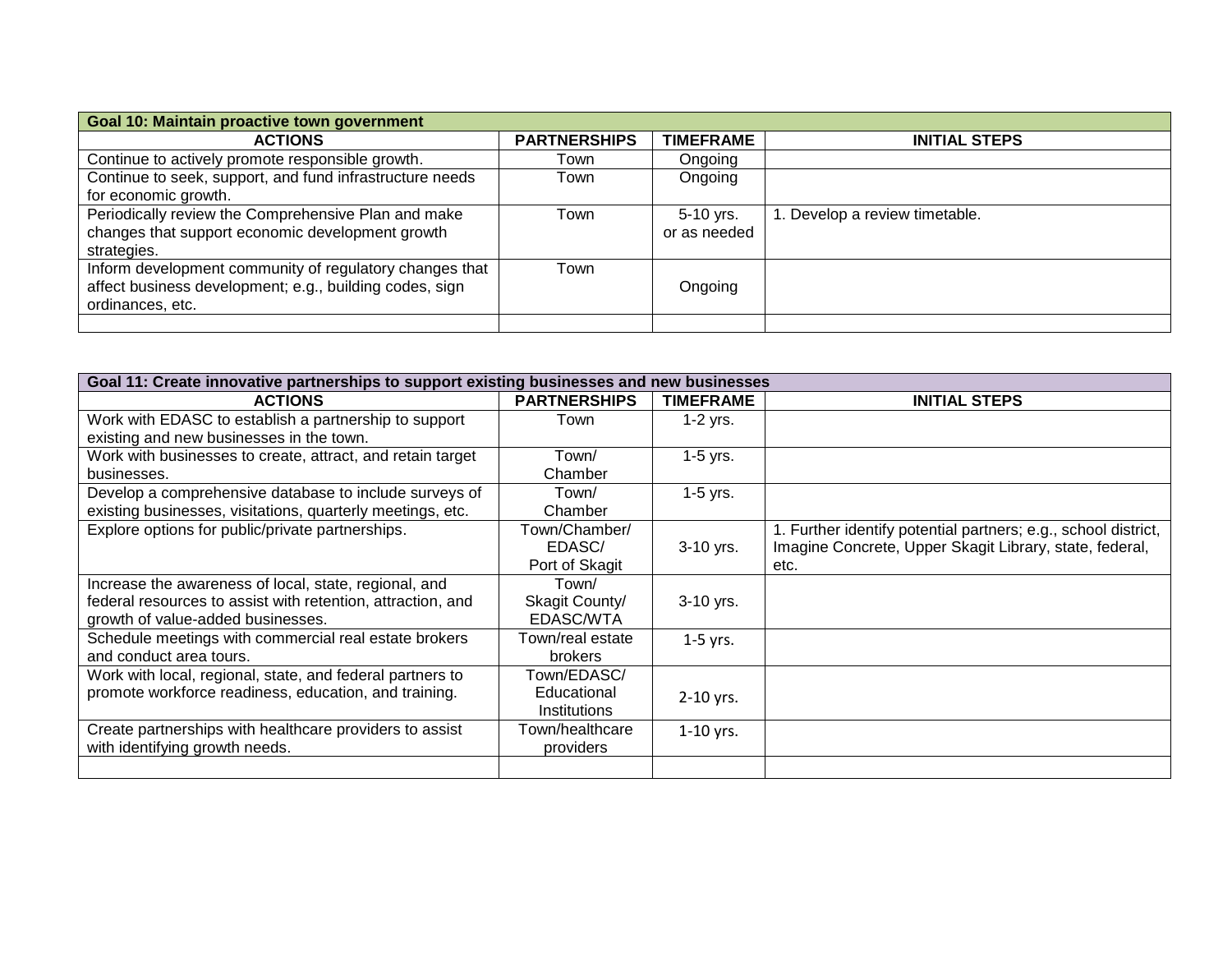| Goal 12: Evaluate current town economic development toolkit |                      |                  |                                                           |
|-------------------------------------------------------------|----------------------|------------------|-----------------------------------------------------------|
| <b>ACTIONS</b>                                              | <b>PARTNERSHIPS</b>  | <b>TIMEFRAME</b> | <b>INITIAL STEPS</b>                                      |
| Establish Economic Development Office for Town of           | Town                 | $2-10$ yrs.      | 1. Seek funding for creating the office and the position. |
| Concrete, with an Economic Dev. Coordinator position.       |                      |                  |                                                           |
| Create a Concrete Economic Development Commission           | Town                 | 2-10 yrs.        | 1. Establish commission.                                  |
| (a.k.a., Economic Development Task Force).                  |                      |                  |                                                           |
| Create a Community Improvement District (CID).              | Town                 | 2-5 yrs.         | 1. Identify CID, agenda/action items, and committee or    |
|                                                             |                      |                  | commission.                                               |
| Develop and adopt guidelines for awarding incentives to     | Town/                | $2-5$ yrs.       | Note: Incentives do not necessarily have to be            |
| existing and new businesses, landlords/ladies, and          | Chamber              |                  | monetary.                                                 |
| property owners.                                            |                      |                  |                                                           |
| Conduct economic and fiscal impact analysis on land use     | Town/                |                  |                                                           |
| and zoning changes.                                         | EDASC/               | 3-10 yrs.        |                                                           |
|                                                             | <b>Skagit County</b> |                  |                                                           |
|                                                             |                      |                  |                                                           |

| Goal 13: Create a regulatory environment that embraces collaboration and cooperation |                     |                  |                                                                                                    |
|--------------------------------------------------------------------------------------|---------------------|------------------|----------------------------------------------------------------------------------------------------|
| <b>ACTIONS</b>                                                                       | <b>PARTNERSHIPS</b> | <b>TIMEFRAME</b> | <b>INITIAL STEPS</b>                                                                               |
| Identify and revise regulations that inhibit business growth.                        | Town                | $2-5$ yrs.       | 1. Conduct interviews with local business owners,<br>asking them to identify any such regulations. |
| Explore business-friendly land development policies that                             | Town                | $2-5$ yrs.       | 1. Conduct interviews with land developers, asking them                                            |
| encourage business attraction and retention.                                         |                     |                  | to identify any such policies.                                                                     |
| Explore land development policies that incentivize more                              | Town/               | $2-10$ yrs.      |                                                                                                    |
| efficient development, including infill and mixed-use                                | Town Planner        |                  |                                                                                                    |
| concepts.                                                                            |                     |                  |                                                                                                    |
| Formalize and promote the Town's streamlined                                         | Town                | $3-10$ yrs.      |                                                                                                    |
| development process.                                                                 |                     |                  |                                                                                                    |
|                                                                                      |                     |                  |                                                                                                    |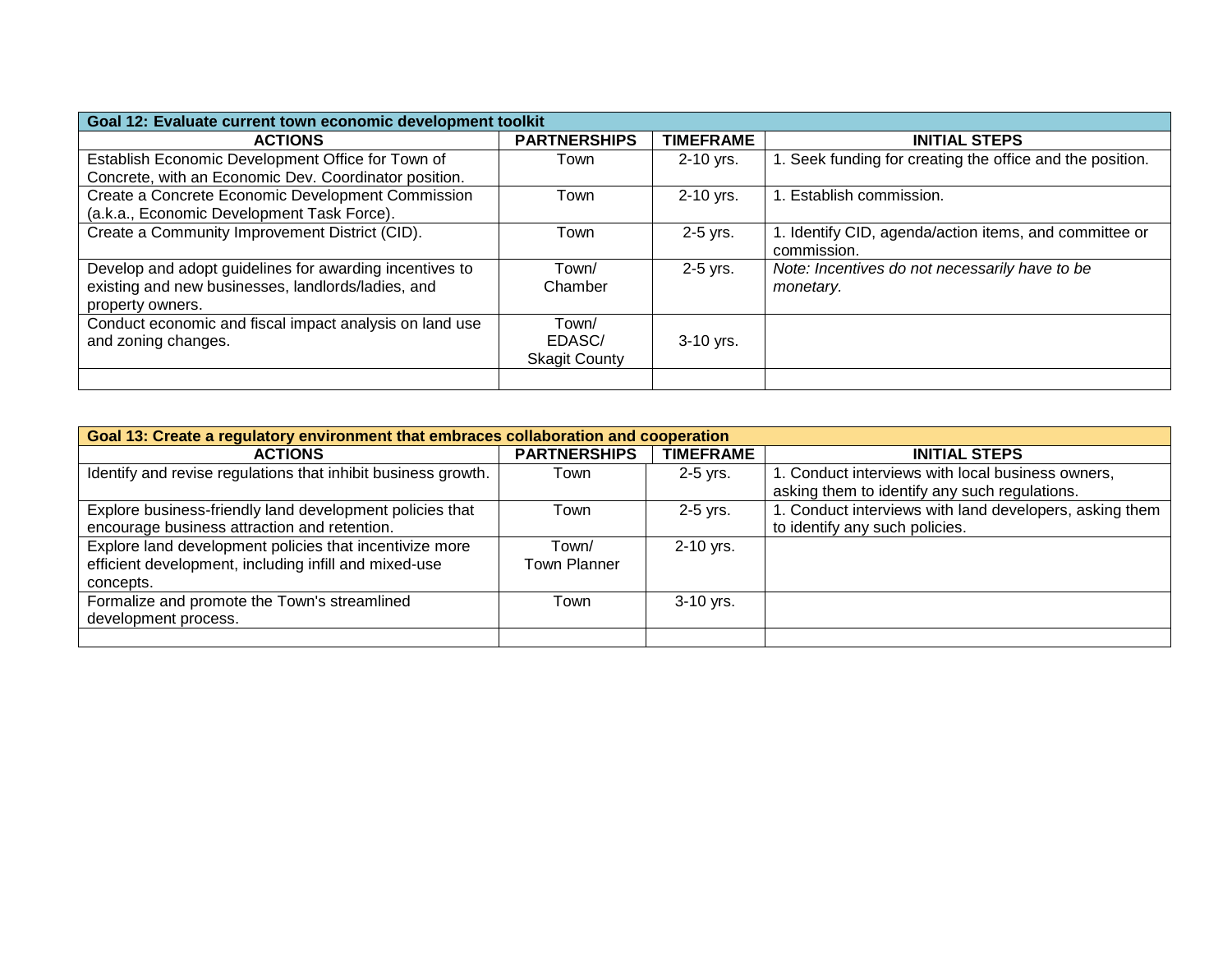| <b>Goal 14: Historic preservation</b>                                          |                                                 |                  |                      |
|--------------------------------------------------------------------------------|-------------------------------------------------|------------------|----------------------|
| <b>ACTIONS</b>                                                                 | <b>PARTNERSHIPS</b>                             | <b>TIMEFRAME</b> | <b>INITIAL STEPS</b> |
| Maintain and preserve historic integrity of historic areas                     | Town/                                           | $1-5$ yrs.       |                      |
| within town limits, such as Concrete Town Center.                              | Property Owners/<br>DAHP/Federal                |                  |                      |
| Review and revise town codes regarding historic<br>buildings.                  | Town/DAHP                                       | $1-5$ yrs.       |                      |
| Develop guidelines for preservation of historic structures.                    | Town/DAHP/<br>Federal                           | $1-5$ yrs.       |                      |
| Develop incentives for property owners who engage in<br>historic preservation. | Town/<br><b>Property Owners</b><br>DAHP/Federal | $3-5$ yrs.       |                      |
|                                                                                |                                                 |                  |                      |

| <b>Goal 15: Growth and annexation actions</b>              |                      |                  |                                                         |
|------------------------------------------------------------|----------------------|------------------|---------------------------------------------------------|
| <b>ACTIONS</b>                                             | <b>PARTNERSHIPS</b>  | <b>TIMEFRAME</b> | <b>INITIAL STEPS</b>                                    |
| Develop a strategic annexation plan to guide the future    | Town                 | $2-10$ yrs.      |                                                         |
| growth of Concrete.                                        |                      |                  |                                                         |
| Determine the most appropriate areas for growth and        | Town/                | 2-10 yrs.        |                                                         |
| development based on existing infrastructure, economic     | <b>Skagit County</b> |                  |                                                         |
| development, and natural systems.                          |                      |                  |                                                         |
| Work cooperatively with Skagit County to control new       | Town/                | 2-15 yrs.        |                                                         |
| growth and development in areas near town limits.          | <b>Skagit County</b> |                  |                                                         |
| Develop a map to visually identify areas and direction for | Town/                | 2-10 yrs.        |                                                         |
| growth and development to the year 2030.                   | <b>Skagit County</b> |                  |                                                         |
| Annexation feasibility study.                              | Town/                | 3-5 yrs.         | 1. Conduct survey of property owners in Urban Growth    |
|                                                            | <b>Skagit County</b> |                  | Area to determine how receptive they are to the idea of |
|                                                            |                      |                  | annexation.                                             |
|                                                            |                      |                  |                                                         |